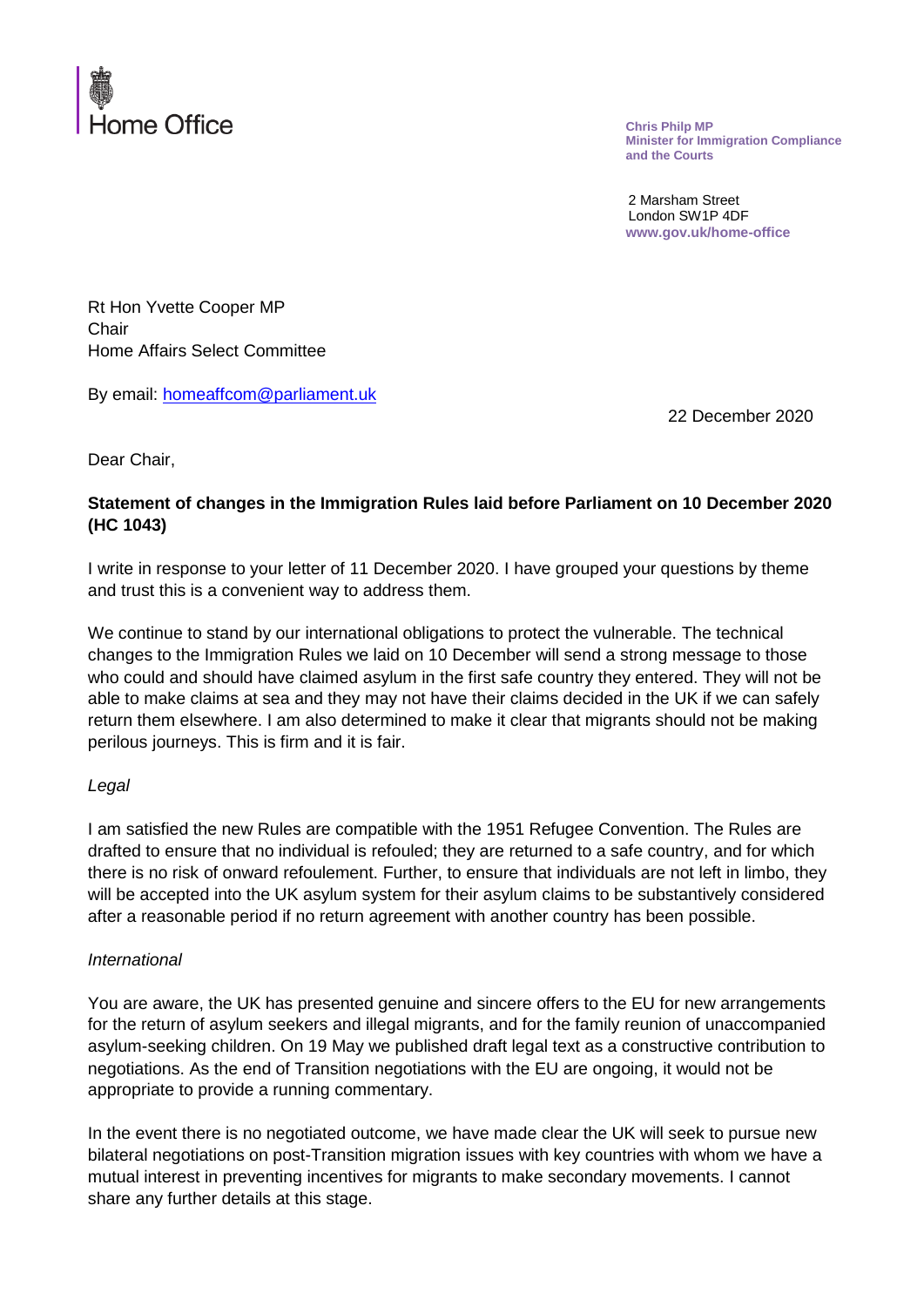We also set out the Government's commitments during the passage of the Immigration and Social Security Co-ordination (EU Withdrawal) Act 2020. In the absence of bilateral agreements, returns can be sought on a case-by-case basis.

## *Operational*

It is a long-standing principle that asylum seekers should claim at the earliest opportunity in the first safe country they reach. Too many people are risking their lives to get to the UK via unseaworthy vessels – putting not only their lives, but those of our Border Force and rescue services, in danger. I make no apology for my determination to make the use of small boats to cross the Channel an unviable option for reaching the UK. Furthermore, these journeys are unnecessary – France is a safe country with a well-managed asylum system, and it is vital we send a clear signal that it is unacceptable for individuals to travel through multiple safe countries to claim asylum in the UK.

Under Section 50 of the Immigration, Asylum and Nationality Act 2006, the Secretary of State has powers to specify the procedure to be followed in making a claim. The requirement to make an asylum claim in person has been in place since 7 February 2003, with applicants expected to make their claim for asylum at the port of entry on arrival in the UK, or at an asylum intake unit for incountry applicants. If a person does not claim on arrival, or their circumstances have changed since arriving in the UK, they should attend the Asylum Intake Unit to register their claim.

We have amended the Immigration Rules to define where and how asylum claims can be properly made. These specifically designate that asylum claims cannot be made at sea. Where an asylum claim is made at sea, a representative of the Secretary of State will advise the individual where a claim for asylum can be made. There are no changes to any of the obligations of international maritime law upon others that may encounter individuals in UK territorial waters.

These Rules changes will allow us to consider anyone that has travelled to the UK through a safe country to be inadmissible to our asylum process if they have made or could have made an application for protection there. The Rules allow an inadmissibility decision to be taken on the basis of a person's earlier presence in or connection to a safe third country (such as having previously spent time there), even if that particular country will not immediately agree to the person's return. If someone is considered inadmissible, the new provisions permit their removal to any safe third country that will take them (not just the specific country or countries through which they travelled or have a connection) and their asylum claim will not be considered in the UK if that can happen. A claimant's particular circumstances will be considered before removal, taking into consideration safeguarding, vulnerability, health and any other issues raised by the claimant, to ensure it is appropriate.

When an individual makes an asylum claim, screening officers must be alert to any evidence, verbal or documentary, of claimants having spent time in or having connections to a safe country. This could include biometric evidence, passports, legal papers, employment papers, bank statements, invoices, receipts and other similar documents (this list is not exhaustive). An account of the individual's immigration history will be taken as part of their asylum screening interview to fully understand the chronology and detail of how the person came to the UK. Evidence of a person's method and place of entry to the UK and their known or probable place of embarkation by Home Office officials or another person in an official capacity will be taken into consideration.

It may not be suitable for all cases to be treated as inadmissible; for example, unaccompanied asylum-seeking children will not be considered for third country inadmissibility action. Any oral or written representations from the claimant about why inadmissibility processes should not be applied in their case will be considered ahead of any removal to a safe third country.

A broad range of questions are asked in asylum screening interviews to establish a claimant's needs. Asylum seekers are provided with accommodation and support to meet their essential living needs, both before an inadmissibility decision is made and after the inadmissibility decision and